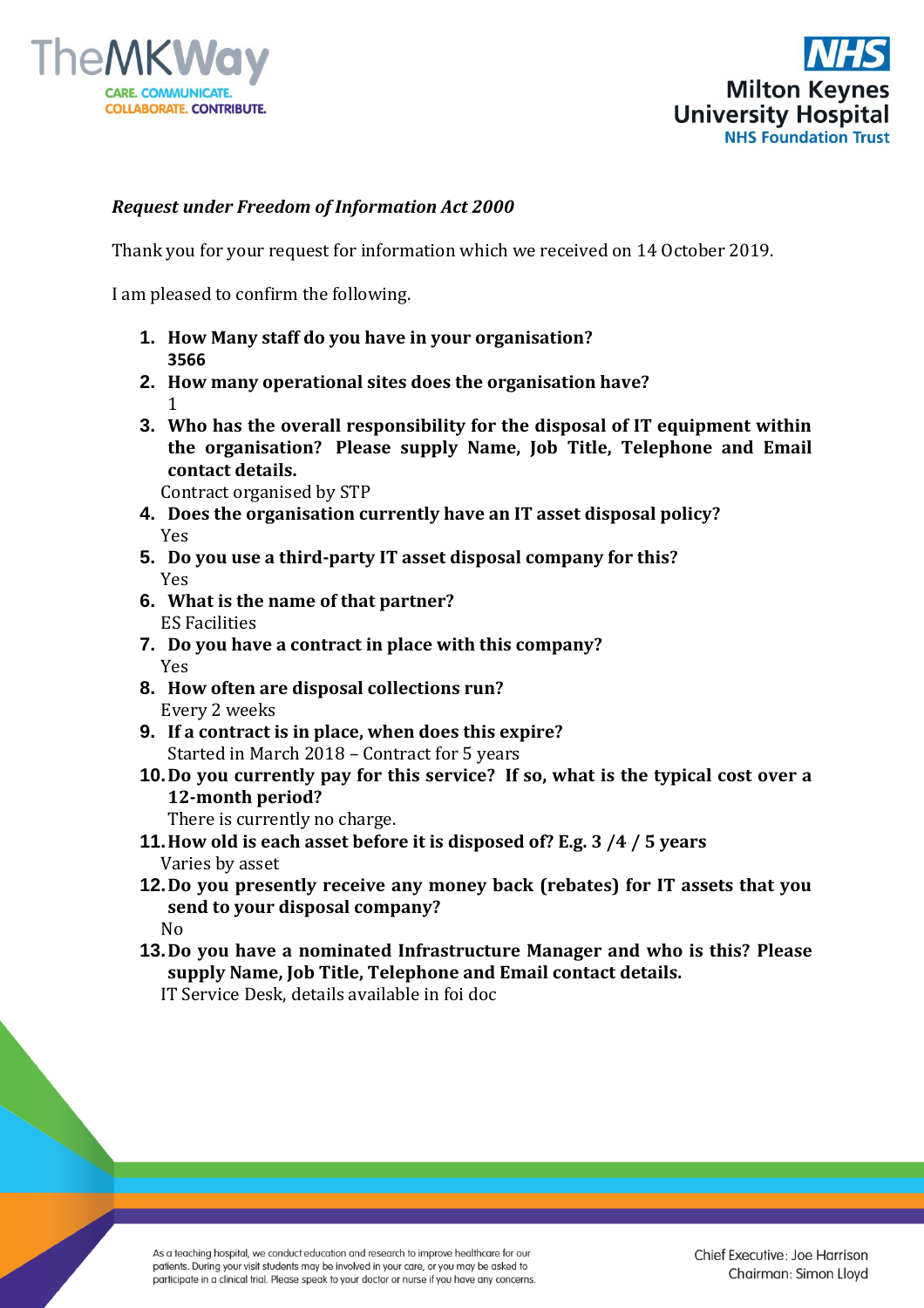



**14.For devices with hard drive, do you require full destruction of hard drives, or just erasure and certification of erase?**

Erasure with certs

**15.Does the organisation have the ability to track an individual asset to ascertain the final route and destination of each asset disposed of? In the event of a data breech, how could you prove who had legal custody of each asset, and at what stage?**

No

**16.Does the current contract also include photocopiers / Multi-Functional Devices (MFDs)**

Yes

- **17.How does your organisation finance MFDs… Lease or purchase?** Purchase
- **18.Do you have a service contract in place for the copiers and if so when does this expire?**

No

- **19.Does your organisation have a contract in place for shredding of other forms of data, namely paper documents?**  Yes
- **20.What is the spend for the last 12 months on paper shredding / destruction?** Spend for 18-19 was £33k
- **21.If a contract is in place for paper and document shredding, when does this expire?**

Rolling contract

- **22.Does your supplier currently comply with the EU General Data Protection Regulation (GDPR) which came into force on 25th May 2018?** Yes
- **23.What ISO accreditations do you require for a disposal company to have in order to work with your organisation?**

If renewing the contract, we would require ISO9001 and ISO27001

**24.Who is the current appointed Data Protection Officer within the organisation, or person that presently deals with data protection? Please supply Name, Job Title, Telephone and Email contact details.** Exempt under Section 40 – Personal Information (where disclosure may

contravene the Data Protection Act 2018)

As a teaching hospital, we conduct education and research to improve healthcare for our patients. During your visit students may be involved in your care, or you may be asked to participate in a clinical trial. Please speak to your doctor or nurse if you have any concerns.